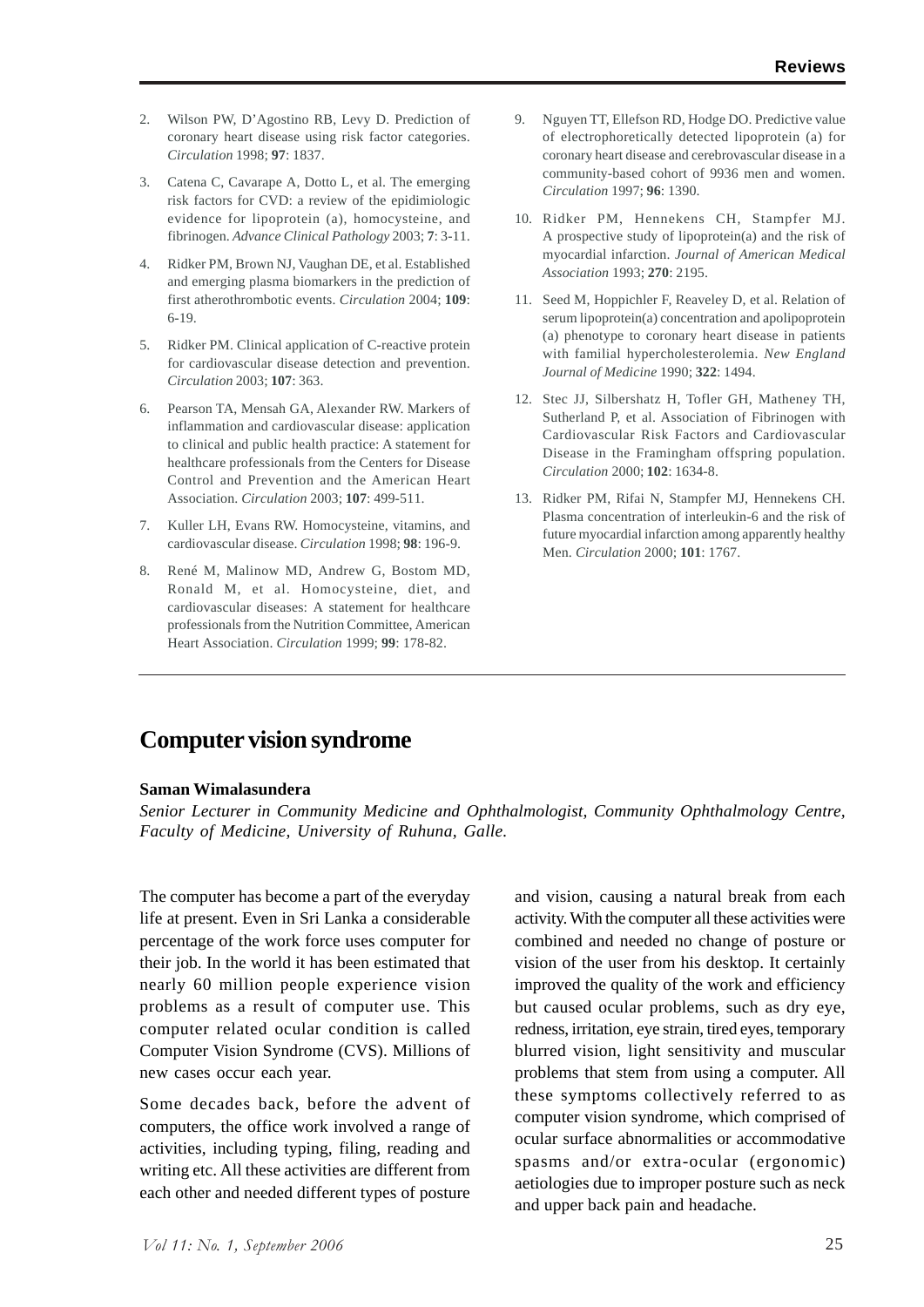The major contributors to CVS is thought to be the dry eye, the visual effects of video display terminals (VDT) such as lighting, glare, display quality, refresh rates and radiation and positioning of computer monitors.

#### **Visual mechanisms on VDT screen**

The focusing systems of human eyes are not meant for electronically generated characters on the VDT. It responds perfectly to the images that have well defined edges with good background contrast. (eg: solid black letters on white background). VDT letters are made up of small dots or pixels. Each pixel is bright at its center and with decreasing brightness towards its outer edge.



The human eyes find it very difficult to focus on the pixel characters. The eyes focus on the plane of the computer screen but cannot sustain that focus. Then it will relax on to a focus behind the screen. This point is called the resting point of accommodation (RPA) or dark focus. RPA is different from person to person but it is somewhat away than the normal working distance to the computer. Therefore the eyes are constantly relaxing to RPA and straining to refocus on to the screen constantly.



The constant changing of focusing by the ciliary body creates fatigue to the eye and causes accommodative symptoms pertaining to CVS.

#### **Studies on CVS**

By the year 1992, a total 1307 surveys were completed by American optometrists and reported that the majority of VDT patients have symptoms that are different from other near point workers in relation to glare, lighting viewing conditions and spectacle requirements. Travers and Stanton identified a trend in symptomatology. They reported that the symptoms appeared to increase as the duration of VDT exposure increases. It has been estimated in the USA that the diagnosis and treatment of CVS costs about \$ 2 billion each year.

#### **Computer vision syndrome and children**

Children have more access to computers either at home or at schools now. Parents also encourage children at very early years to use the computers. It is believed that heavy computer use among children put them at the risk of getting early myopia. Several studies have shown it.

- 25% 30% of computer using children need corrective glasses - A study at the University of California at Bekerly School of Optometry.
- The percentage of patients who work with myopia has increased from 12.1% to 20.4% since 1995 according to a study by the department of health in Taiwan.

According to American Optometric Association the impact of computer use on children is vision involves three factors.

- 1. Children have a limited degree of selfawareness. They perform a task on computer for hours and hours without breaks. This prolonged activity causes CVS.
- 2. Children are very adaptable. They assume that what they see and how they see is normal, even if the vision is problematic. Therefore parents need to monitor their work.
- 3. As children are smaller than adults the computer work station set up arranged for adult usage does not suit the requirement of children. Computer users should view the screen slightly downwards at a 15° angle.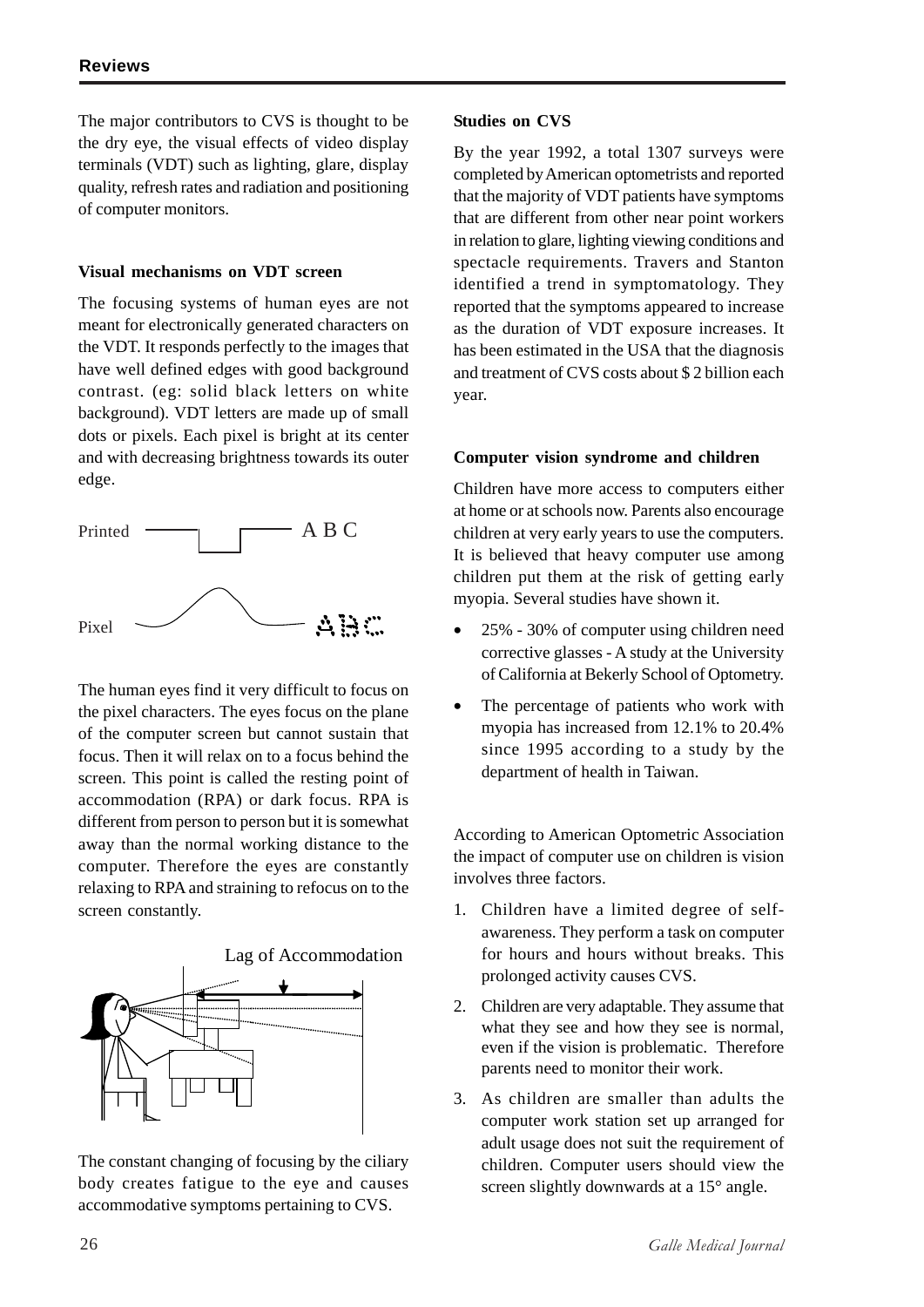### **Symptomatology**

As described earlier symptoms can be categorized as,

- 1. Accommodative or asthenopic symptoms
- 2. Ocular surface related symptoms
- 3. Extra ocular symptoms

The table shows relevant symptoms and diagnosis

*Table 1 - Computer related ocular symptoms and diagnosis*

| Symptom category       | <b>Symptoms</b>                                                              | <b>Diagnosis</b>                                      |
|------------------------|------------------------------------------------------------------------------|-------------------------------------------------------|
| Asthenopic             | Eye strain<br>Tired eyes<br>Sore eyes<br>Dry eyes                            | Binocular vision<br>Accommodation                     |
| Ocular surface related | Watery eyes<br><b>Irritation</b><br>Contact lens problems                    |                                                       |
| Visual problems        | <b>Blurred</b> vision<br>Poor focusing change<br>Double vision<br>Presbyopia | Refractive error<br>Accommodation<br>Binocular vision |
| Extra ocular           | Neck pain<br>Back pain<br>Shoulder pain                                      | Presbyopic correction<br>Computer location            |

Some patients have marginal vision disorders such as difficulties in accommodation or binocular visual problem that do not cause problems when performing less demanding visual tasks. Prolonged VDT usage causes diminished power of accommodation and removal of the near point of convergence causing deviation of the eye for near vision. These symptoms are most likely transient with workers returning to their baseline accommodative values by the end of the day or week. Too much of accommodative efforts may be a causative factor in the development of myopia. Luberto et al observed a transient myopia in 20% of VDT workers at the end of their work shift. It is still questionable whether VDTs are associated with a risk of myopia progression in adults compared to paperwork.

Dry eye is thought to be the primary cause of ocular fatigue. When working with a VDT the blink rate is decreased and the exposed ocular surface area is increased causing desiccation of the eyes. It is thought that the blink rate is further decreased in dark settings where it is difficult to read. The factors that involved in drying of the ocular surface are;

- 1. Environmental factors dry air ventilation fans, static build up, dusty environment, photocopy toner etc.
- 2. Reduced blink rate. Normally people blink 10 – 15 times per minute. Studies have shown that the rate is significantly diminished when working at a computer.
- 3. Increased exposure. In normal reading the eyes look downwards causing the lids to cover the part of the cornea minimizing the evaporation of tears. On the contrary the computer operators view it in a horizontal gaze causing wider opening of the palpebral fissure that lead to increased evaporation through exposed area.
- 4. Sex It is found that the prevalence of dry eye is slightly higher among females.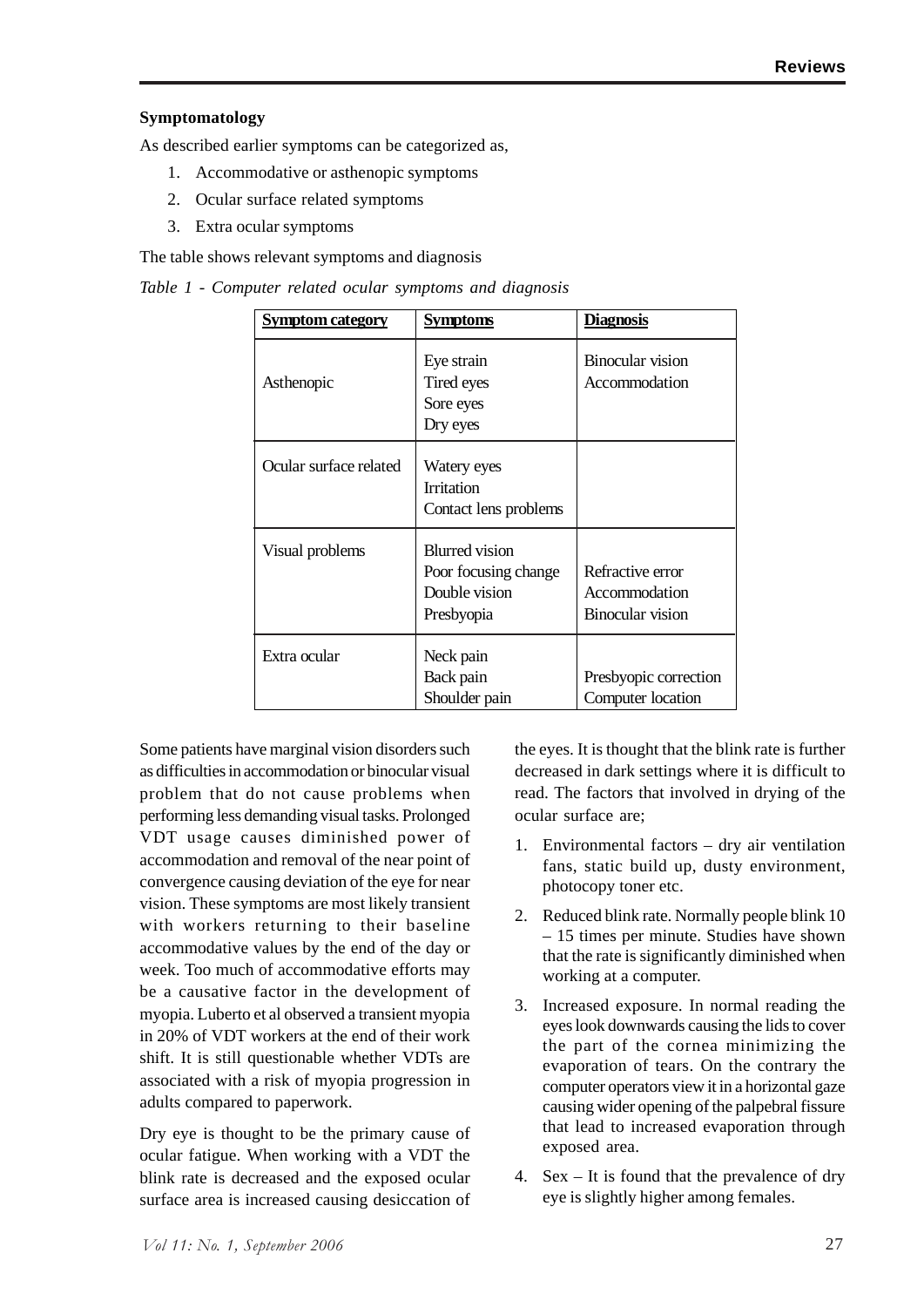- 5. Age Tear production normally decreases with age. Post-menopausal women are the group of individuals who are mostly affected.
- 6. Systemic diseases and medications Dry eye is associated with some systemic diseases. (eg: Sjogren syndrome, rheumatoid arthritis, and several auto immune diseases.) Treatment diuretics, antihistamines psychotropic and some antihypertensives are associated with dry eyes, and patient taking such treatment are more prone to get CVS.
- 7. Contact lens use Office workers wearing contact lenses are more likely to suffer due to CVS. Contact lens comfort is highly dependent on lubrication of the eye.
- 8. Other ocular pathology Dysfunctions of the lid glands as in blepharitis affecting Meibomian glands causes lack of adequate lipid layer in tears that causes more evaporation.

#### **Visual effects due to computer screen display**

Visual effects are due to number of display characteristics such as character size structure, style and the image contrast and stability.

### *Display quality*

As discussed earlier images are produces mainly by pixels and raster (horizontal lines). The images formed by them lack sharp edges. Slightly blurred characters create an under stimulation of accommodation and causes lag of accommodation behind the screen. Resolutions of the monitors are associated with visual fatigue. Resolution of monitors has improved drastically over the past decade.

## *Lighting and glare*

Bad lighting conditions of the surrounding area of the computer can adversely affect the eyes of the user. Bright illumination from surrounding (head fluorescents, large windows, desk lamps) can wash out screen character images. It creates a glare and reflection. It causes annoyance and visual fatigue. It has been shown that surrounding luminance significantly reduces accommodation amplitude. Glare causes delay in reading time and when it is not possible to change the surrounding lighting system anti-glare filters are used to reduce it. But some studies (a study with 25, 064 participants) investigated for incidence of asthenopia did not show that the filters reduce the occurrence of asthenopia.

#### *Refresh rates*

Refresh rate is the number of times per minute the screens repainted to produce an image (measured in Hz). If the rate is too slow characters will start to flicker. It causes annoyance fatigue and headache. The critical fusion frequency (CFF) is the refresh rate that human eyes do not distinguish the pulsating beams flicker as separate entities. It is 30-50 Hz. Therefore it is recommended to have 75Hz that removes flicker at all brightness levels. Studies have shown that much higher refresh rates decreases ocular symptoms and improves the reading rate too. Liquid crystal displays (LCD) have very high refresh rates compared to cathode ray tube (CRT). LCD is an advance in screen technology that minimizes ocular discomfort.

#### *Radiation*

It was earlier thought that the radiation emission from VDT causes health effects to the user. Ionizing radiation is known to cause human cellular changes and break down the chemical bonding and change the neutral molecules. But VDTs do not produce or emit alpha, beta or gamma rays or hard x-radiation. Small amounts of soft x-rays are produced. But it is also contained by the monitors' glass screen. Studies have shown that there is no evidence to support that VDT operators face hazards like skin cancers, spontaneous abortions and ocular abnormalities due to ionizing radiation. Research should be done to define the risk of electromagnetic radiation produced by VDT.

### **Prevention and treatment of CVS**

It is multidirectional because different people have different complaints. Treatment needs ocular therapy as well as workplace adjustments.

## *Lighting*

Light should not be too bright and set in a way that it does not throw bright light in to the eyes or on to the computer screen producing glare Excessive fluorescent lighting should be reduced and window lighting should be filtered with curtains or blinds or tinting. Anti-glare filters may not reduce the symptoms of asthenopia but provide visual comfort.